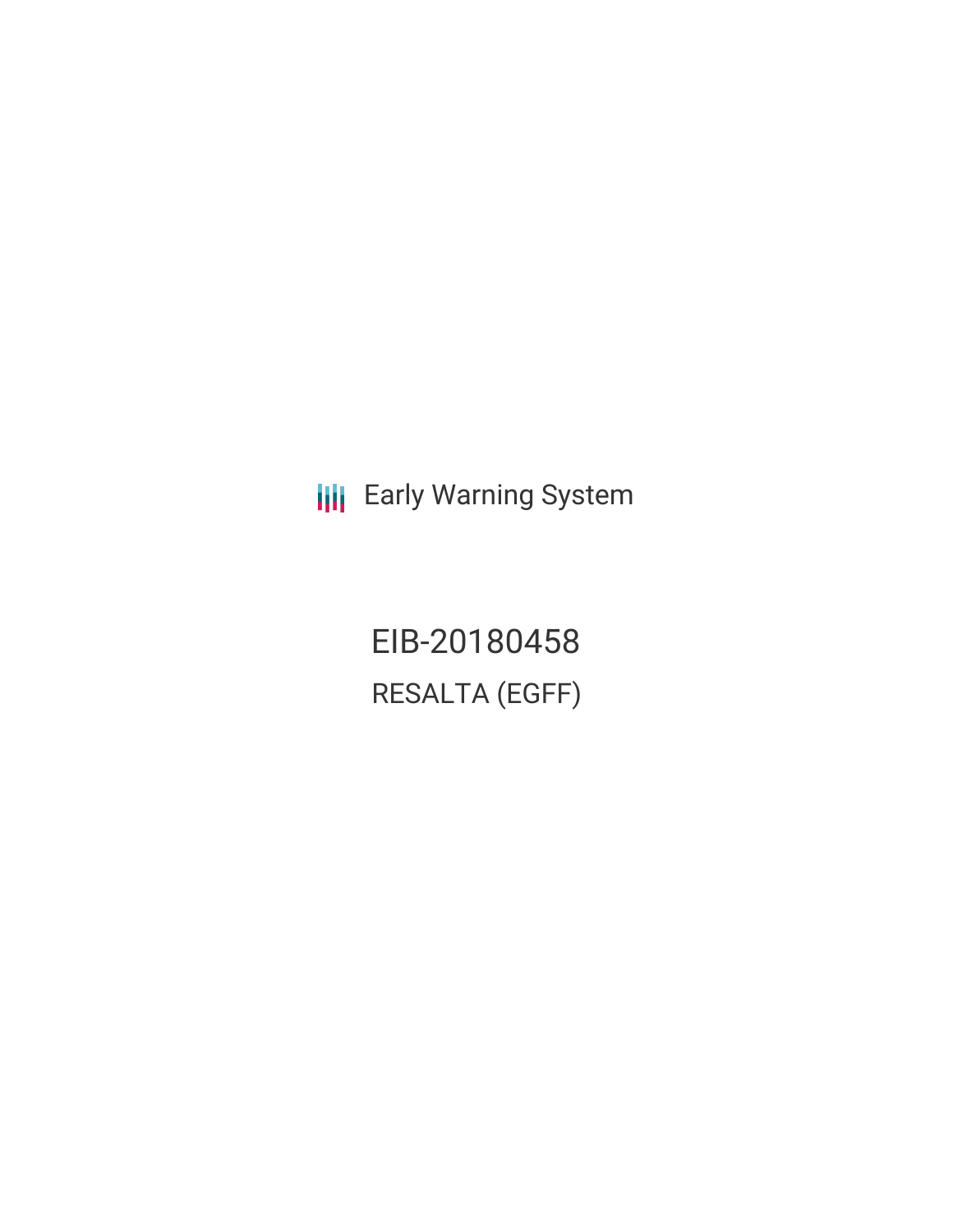

## **Quick Facts**

| <b>Countries</b>               | Slovenia                                               |
|--------------------------------|--------------------------------------------------------|
| <b>Financial Institutions</b>  | European Investment Bank (EIB)                         |
| <b>Status</b>                  | Approved                                               |
| <b>Bank Risk Rating</b>        | U                                                      |
| <b>Voting Date</b>             | 2019-12-19                                             |
| <b>Borrower</b>                | RESALTA DRUZBA ZA UPRAVLJANJE ENERGETSKIH STORITEV DOO |
| <b>Sectors</b>                 | Energy                                                 |
| <b>Investment Type(s)</b>      | Loan                                                   |
| <b>Investment Amount (USD)</b> | $$13.35$ million                                       |
| <b>Loan Amount (USD)</b>       | \$13.35 million                                        |
| <b>Project Cost (USD)</b>      | \$35.59 million                                        |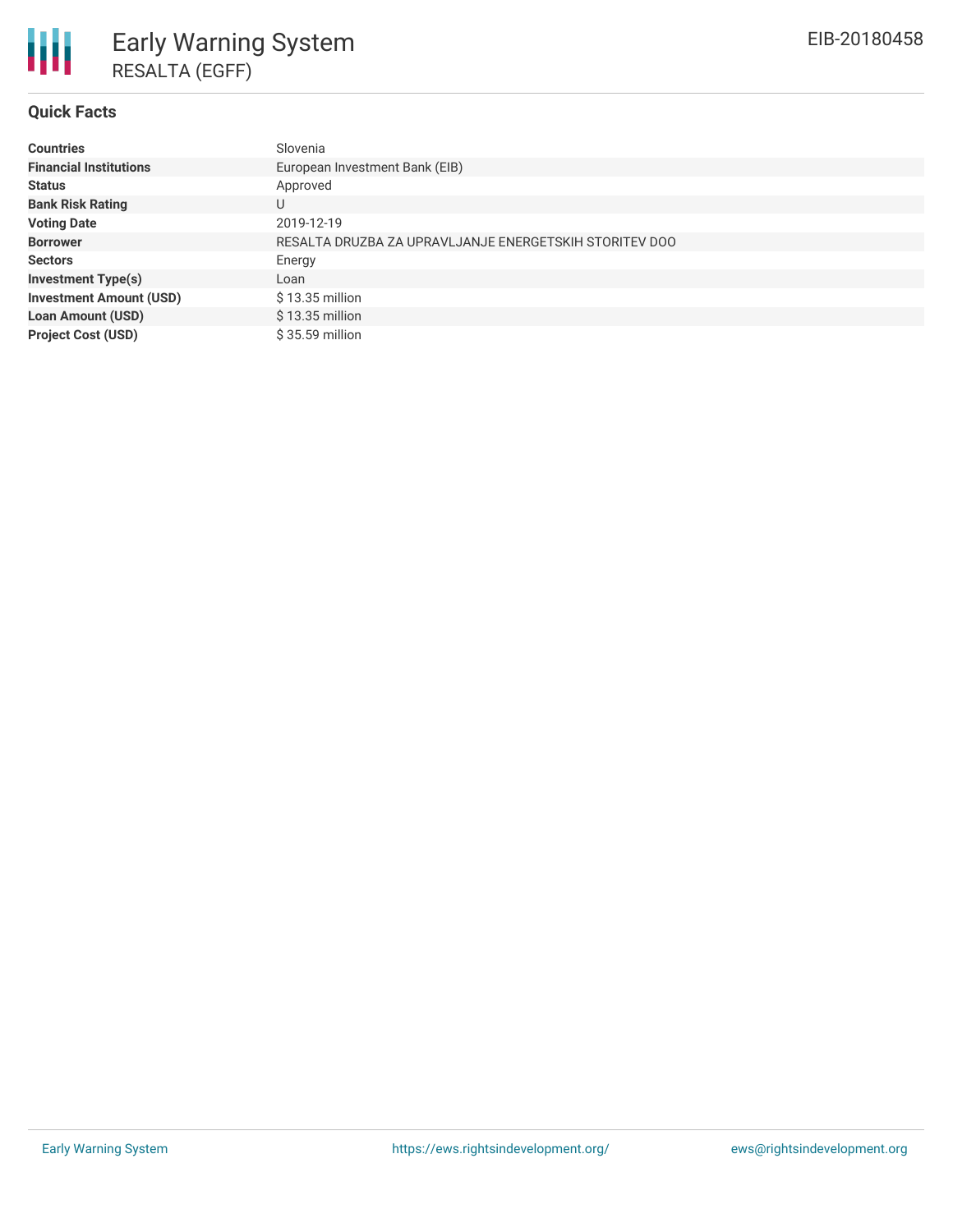

# **Project Description**

According to EIB website, the project will help Resalta accelerate the commercialization of its services and enhance its positive environmental impact in Southeastern Europe. The EIB financing will be complementary to the existing financing and allow the company to keep its primary base in Europe.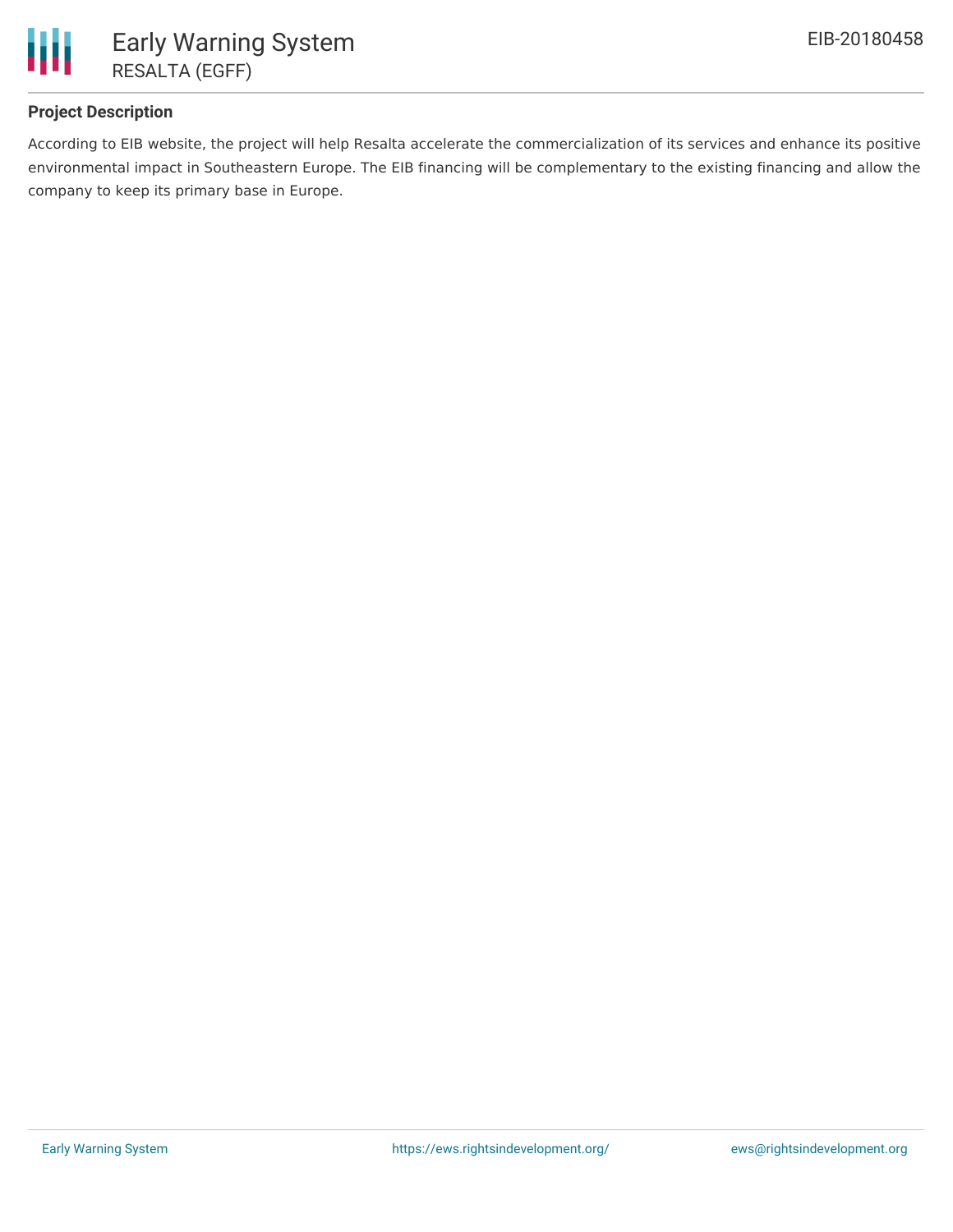## **Investment Description**

European Investment Bank (EIB)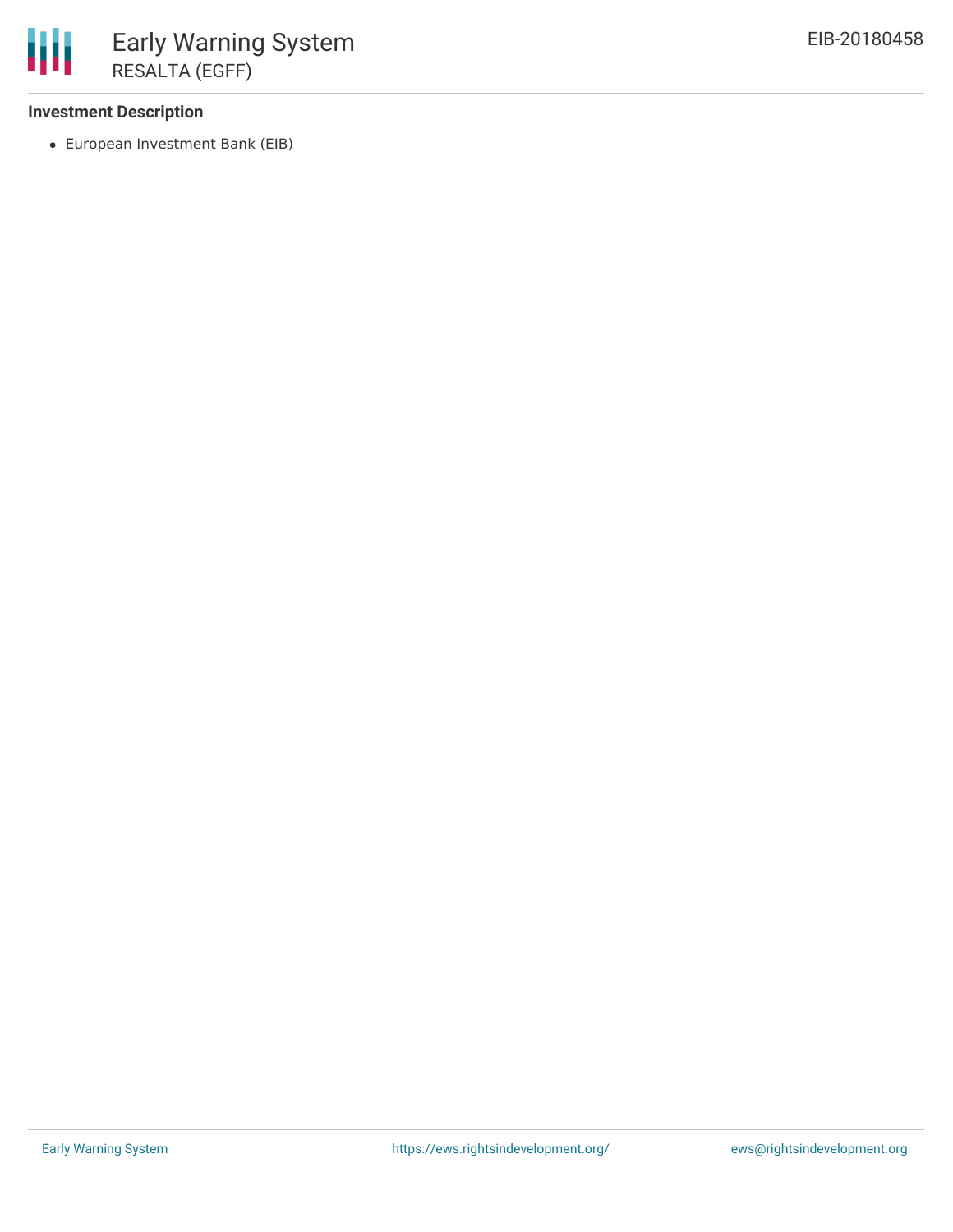## **Contact Information**

No contact information provided at the time of disclosure.

#### **ACCOUNTABILITY MECHANISM OF EIB**

The EIB Complaints Mechanism is designed to facilitate and handle complaints against the EIB by individuals, organizations or corporations affected by EIB activities. When exercising the right to lodge a complaint against the EIB, any member of the public has access to a two-tier procedure, one internal - the Complaints Mechanism Office - and one external - the European Ombudsman. A complaint can be lodged via a written communication addressed to the Secretary General of the EIB, via email to the dedicated email address complaints@eib.org, by completing the online complaint form available at the following address: http://www.eib.org/complaints/form, via fax or delivered directly to the EIB Complaints Mechanism Division, any EIB local representation office or any EIB staff. For further details, check:

http://www.eib.org/attachments/strategies/complaints\_mechanism\_policy\_en.pdf

When dissatisfied with a complaint to the EIB Complaints Mechanism, citizens can then turn towards the European Ombudsman. A memorandum of Understanding has been signed between the EIB and the European Ombudsman establishes that citizens (even outside of the EU if the Ombudsman finds their complaint justified) can turn towards the Ombudsman on issues related to 'maladministration' by the EIB. Note that before going to the Ombudsman, an attempt must be made to resolve the case by contacting the EIB. In addition, the complaint must be made within two years of the date when the facts on which your complaint is based became known to you. You can write to the Ombudsman in any of the languages of the European Union. Additional details, including filing requirements and complaint forms, are available at: http://www.ombudsman.europa.eu/atyourservice/interactiveguide.faces